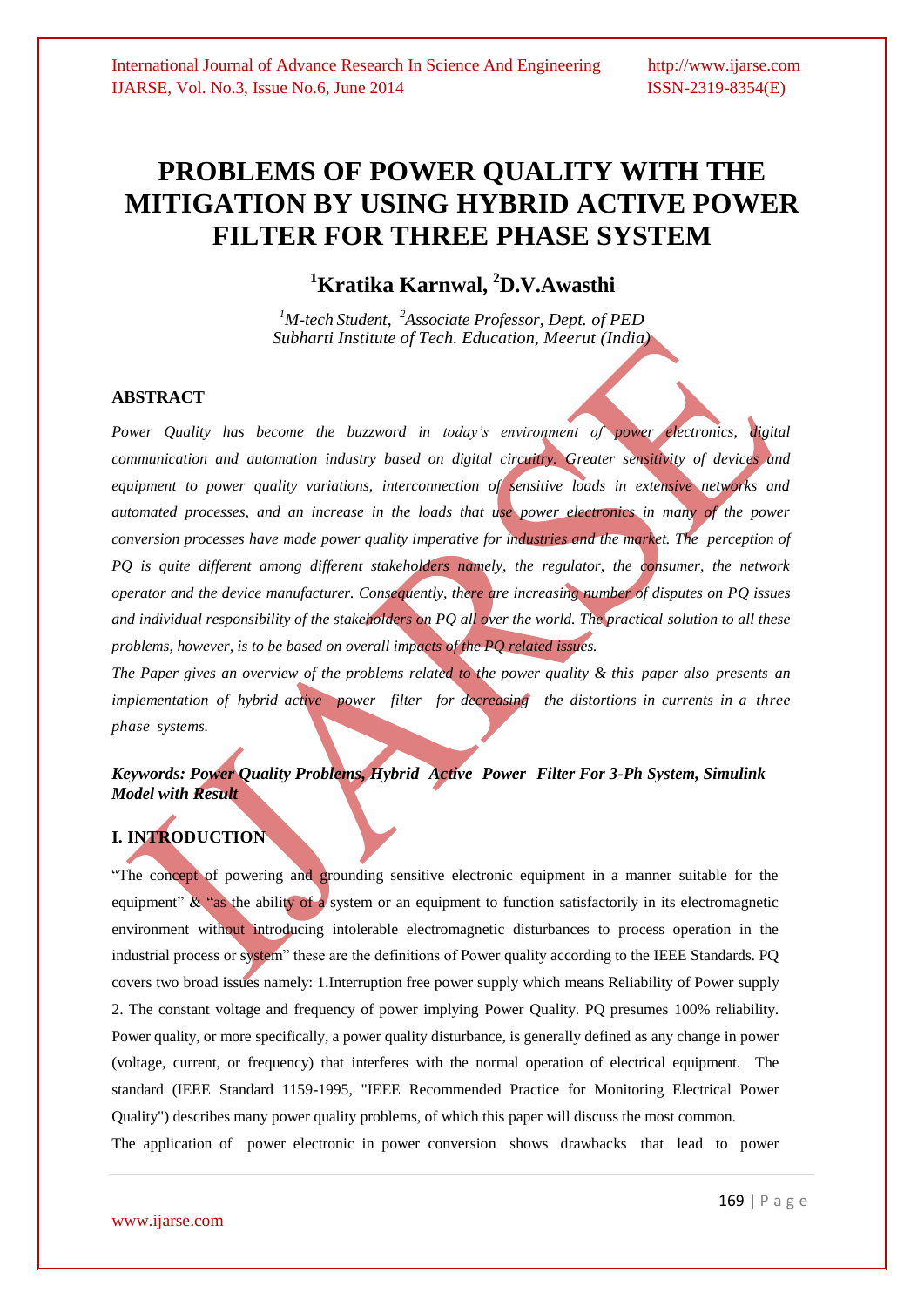quality problems which could relate to harmonics affecting communication interference, heating, solid-state devices malfunction, resonance. Solutions involve several techniques that include the use of passive and active power filter (APF). A more advance approach is the use of hybrid filters amongst other involves the use of both the passive filter and shunt APF in combination. They are being used to eliminate both the lower order and higher order harmonics. The passive filter is normally designed to eliminate the bulk of load-current harmonic leaving the more complex problems to be solved by the APF. Shunt APF normally operates using pulse width modulation (PWM) inverter techniques to inject the required non-sinusoidal current requirements of nonlinear loads but is complex with the number of switches in use. Another approach is the use of series active power filter that uses basic bridge-diode circuit, boost circuit and an inductor. Single phase converter produces a relatively high proportion of ac ripple voltage at its dc terminal, it is undesirable because of its heat producing effect. A smoothing needed to get continuous operation. It can be minimized by increasing number of pulses. Three phase ac supply with a suitable transformer connection permits an increasing the pulse number. When the number of pulses increased out-put voltage gets smoothen. So here we are implementing an extension of single phase hybrid active power filter with three phases HAPF. The time-domain approach is used to control the power switch of proposed PAPF during compensation process. This approach is based on the principle of holding the instantaneous current within some reasonable tolerance of a sine wave. The error is computed from the difference of instantaneous actual current signal with its reference signal, normally pure sine wave. This error is then conditioned and processed to obtain the required switching pattern known as the pulse wave modulation (PWM) wave. A simple proportional integral control method is implemented to aid response from the control which uses a supply current detection to accomplish shunt APF tasks. A simple LC filter is used in conjunction to study its effects.

#### **II. PROBLEMS RELATED TO POWER QUALITY**

IEEE Standard 1159-1995 also addresses these problem with the goal of providing consistent terminology for power quality reporting from the professional community. Some of these ambiguous terms are described in this paper as follows:

#### **2.1 Blackouts**

**Description**: It is short or long term loss of electric power to an area.

**Causes:** Faults at power stations, Damage to electric transmission lines, substations or other parts of the distribution system, Short circuit, or the overloading of electricity mains.

**Effects:** Total loss of power to an area, tripping of substations, under certain conditions, a network component shutting down can cause current fluctuations in neighboring segments of the network leading to a cascading failure of a larger section of the network. This may range from a building, to a block, to an entire city, to an entire electrical grid.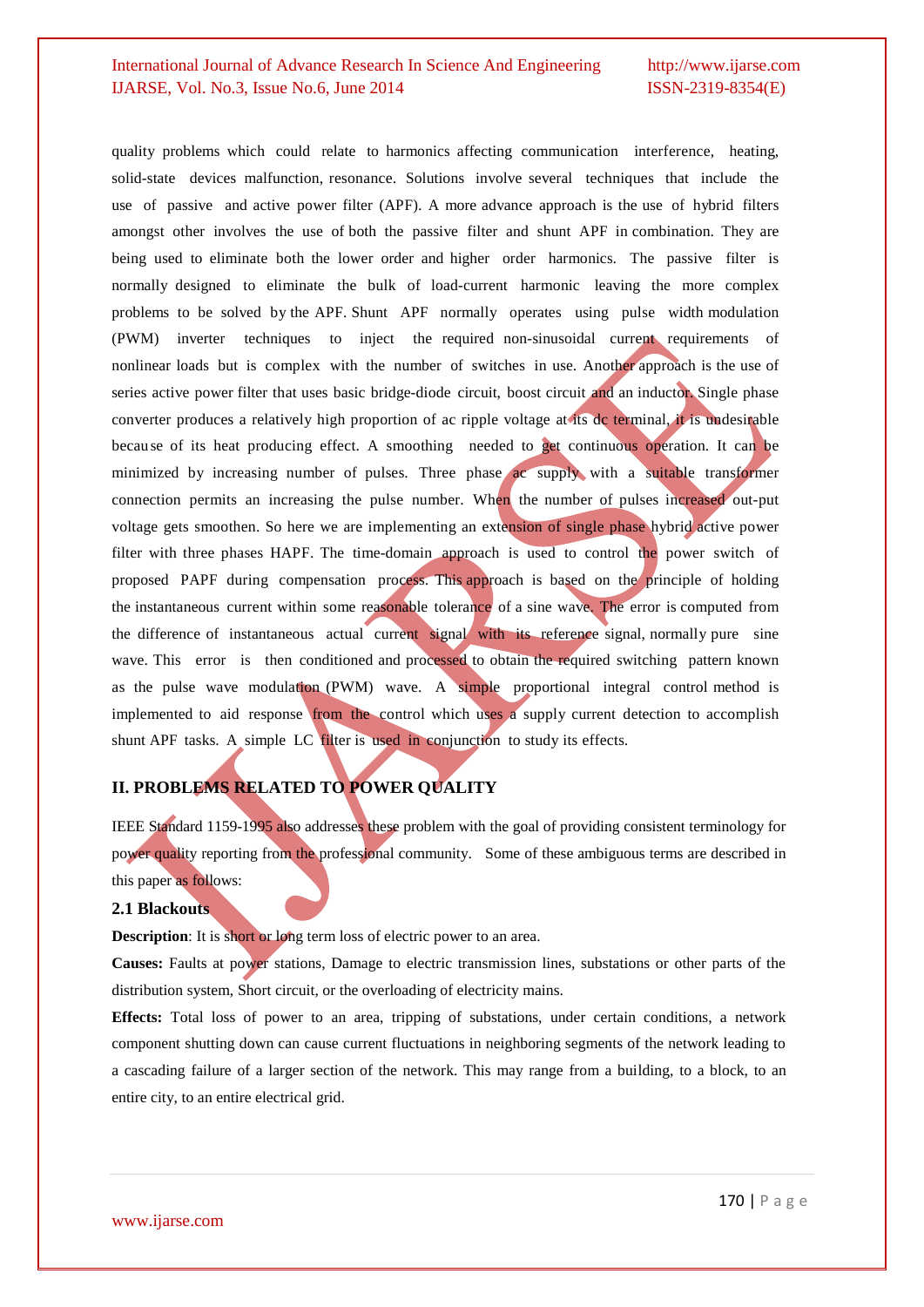#### **2.2 Brownouts**

**Description**: A brownout is an intentional or unintentional drop in voltage in an electrical power supply system.

**Causes:** Use of excessive loads causes reduction in voltage which in turn causes brownouts.

**Effects:** Unexpected behavior in systems with digital control circuits & The system can experience glitches, data loss and equipment failure.

#### **2.3 Voltage Sag (or Dip)**

**Description**: A decrease of the normal voltage level between 10 and 90% of the nominal rms voltage at the power frequency, for durations of 0.5 cycle to 1 minute.

**Causes**: Faults on the transmission or distribution network (most of the times on parallel feeders). Faults in consumer's installation. Connection of heavy loads and start-up of large motors.

**Consequences**: Malfunction of information technology equipment, namely microprocessor-based control systems (PCs, PLCs, ASDs, etc) that may lead to a process stoppage. Tripping of contactors and electromechanical relays. Disconnection and loss of efficiency in electric rotating machines.

#### **2.4 Very Short Interruptions**

**Description:** Total interruption of electrical supply for duration from few milliseconds to one or two seconds.

**Causes:** Mainly due to the opening and automatic enclosure of protection devices to decommission a faulty section of the network. The main fault causes are insulation failure, lightning and insulator flashover.

**Consequences:** Tripping of protection devices, loss of information and malfunction of data processing equipment. Stoppage of sensitive equipment, such as ASDs, PCs, PLCs, if they're not prepared to deal with this situation.

#### **2.5 Long interruptions**

**Description:** Total interruption of electrical supply for duration greater than 1 to 2 seconds

**Causes:** Equipment failure in the power system network, storms and objects (trees, cars, etc) striking lines or poles, fire, human error, bad coordination or failure of protection devices.

**Consequences:** Stoppage of all equipment.

#### **2.6 Voltage Spikes**

**Description**: In electrical engineering, spikes are fast, short duration electrical transients in voltage.

**Causes:** Lightning strikes, Power outages, Tripped circuit breakers, Short circuits

**Effects:** Voltage spikes may be created by a rapid buildup or decay of a magnetic field, which may induce energy into the associated circuit.

#### **2.7 Voltage Swell**

**Description**: Momentary increase of the voltage, at the power frequency, outside the normal tolerances, with duration of more than one cycle and typically less than a few seconds.

**Causes:** Start/stop of heavy loads, badly dimensioned power sources, badly regulated transformers (mainly during off-peak hours).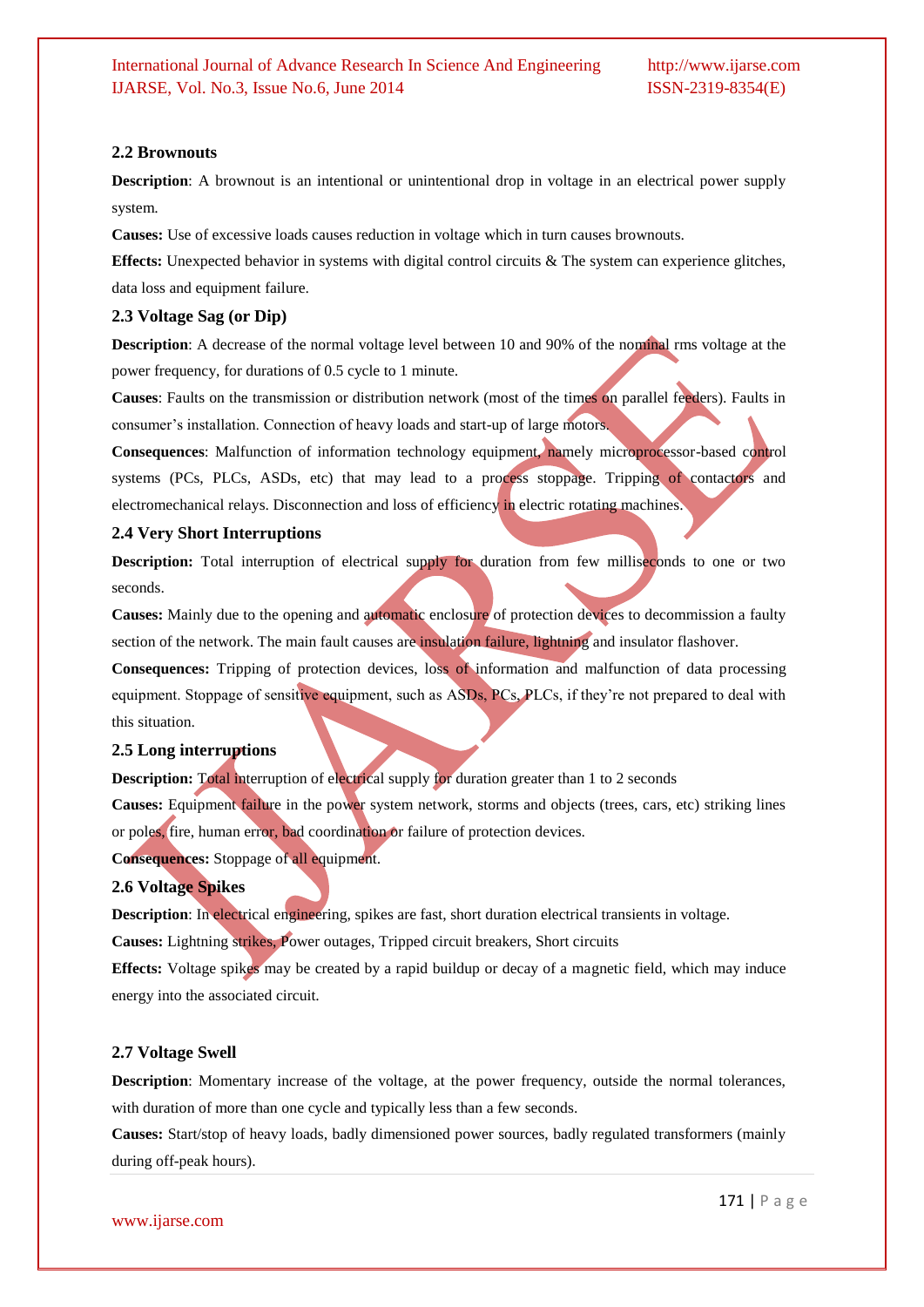**Consequences:** Data loss, flickering of lighting and screens, stoppage or damage of sensitive equipment, if the voltage values are too high.

#### **2.8 Harmonic distortion**

**Description:** Voltage or current waveforms assume non-sinusoidal shape. The waveform corresponds to the sum of different sine-waves with different magnitude and phase, having frequencies that are multiples of power-system frequency.

**Causes:** *Classic sources: electric machines working above the knee of the magnetization curve (magnetic*  saturation), arc furnaces, welding machines, rectifiers, and DC brush motors.

*Modern sources: all non-linear* loads, such as power electronics equipment including ASDs, switched mode power supplies, data processing equipment, high efficiency lighting.

**Consequences:** Increased probability in occurrence of resonance, neutral overload in 3-phase systems, overheating of all cables and equipment, loss of efficiency in electric machines, electromagnetic interference with communication systems, errors in measures when using average reading meters, nuisance tripping of thermal protections.

#### **2.9 Voltages Surges**

**Description**: It is a voltage rise that endangers the **insulation** of electric equipment.

**Types :**

- 1. Lightning surges.
- 2. System-generated surges.

**Causes:** Shutdown of heavily loaded circuits. Necessary commutation of a high-powered network (e.g. Pf correction) & Switching events such as the connection or disconnection of a current and short-circuiting to ground.

**Effects:** Computers and other sensitive electronic equipment can seriously be damaged by such an overvoltage surge & Temporal fluctuations produce parity errors and interrupts protection systems.

#### **2.10 Flicklings**

**Description**: It is a visible change in brightness of a lamp due to rapid fluctuations in the voltage of the power supply.

**Causes:** It increase as the size of the changing load becomes larger with respect to the prospective short circuit current available at the point of common connection.

**Effects:** Filament of lamp can be damaged & Reduction in life of electrical equipment

#### **2.11 Voltage Fluctuation**

**Description:** Oscillation of voltage value, amplitude modulated by a signal with frequency of 0 to 30 Hz.

**Causes:** Arc furnaces, frequent start/stop of electric motors (for instance elevators), oscillating loads.

**Consequences:** Most consequences are common to undervoltages. The most perceptible consequence is the flickering of lighting and screens, giving the impression of unsteadiness of visual perception.

#### **2.12 Voltage Unbalance**

**Description:** A voltage variation in a three-phase system in which the three voltage magnitudes or the phase angle differences between them are not equal.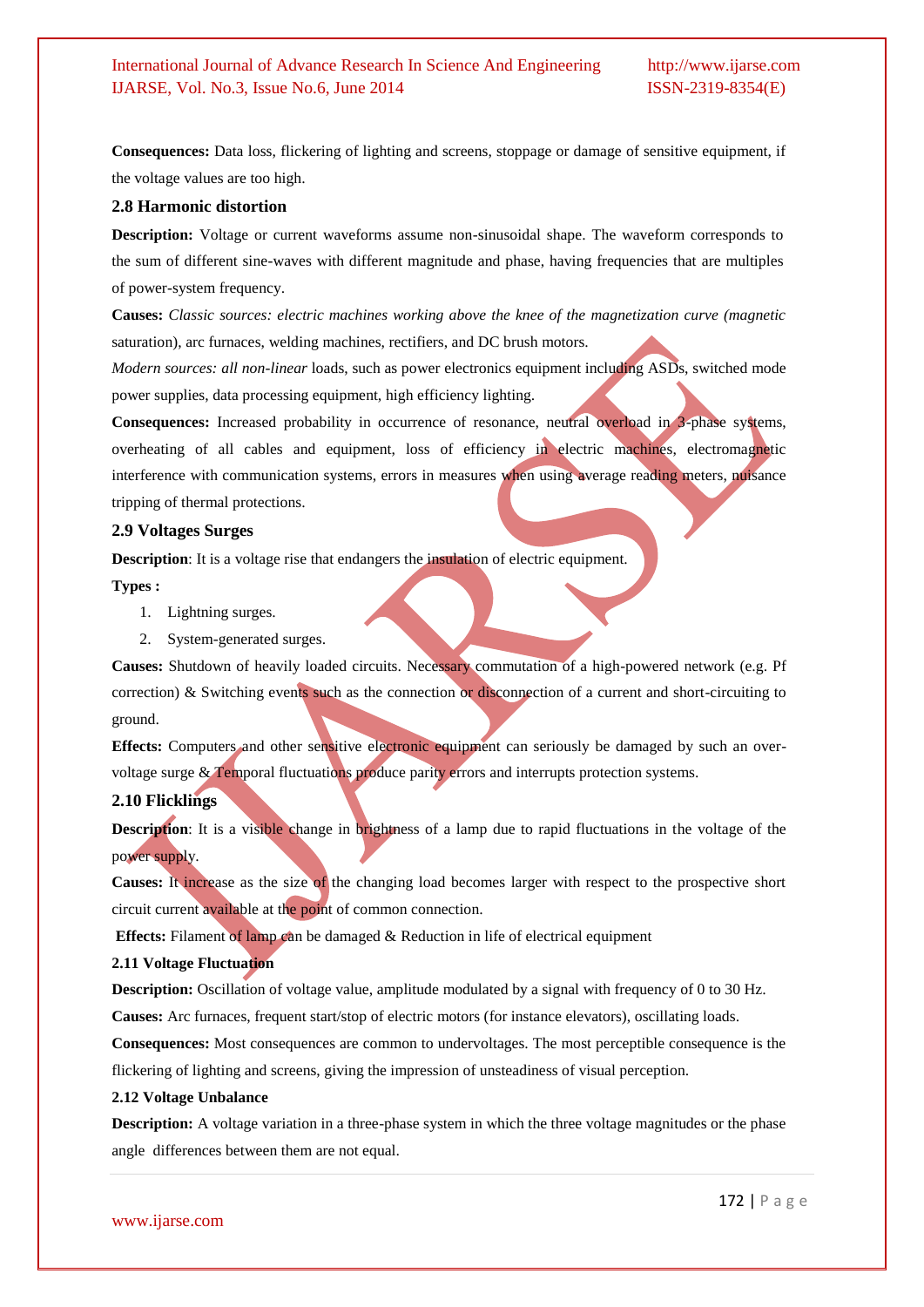**Causes:** Large single-phase loads (induction furnaces, traction loads), incorrect distribution of all singlephase loads by the three phases of the system (this may be also due to a fault).

**Consequences:** Unbalanced systems imply the existence of a negative sequence that is harmful to all three phase loads. The most affected loads are three-phase induction machines.

#### **III. MITIGATION BY USING HYBRID ACTIVE POWER FILTER WITH THE HELP OF REMOVING HARMONICS**

The indiscriminate use of non-linear loads has given rise to investigation into new compensation equipment based on power electronics. The aim of this equipment is the elimination of harmonics in the system and reduction in reactive power flow. Depending on application type, series or parallel configurations or combination of active and passive filters are used. Active power filters can be used in conjunction with passive filters improving compensation characteristics of the passive filter and to avoid the possible occurrence of the generation of series or parallel resonance. If the passive filters are not connected, the active power filter could compensate only voltage regulation and voltage unbalance. The best method is to combine the compensation characteristics of passive and active power filters, as shown in Fig. 1 which is Hybrid Filter. In this way, the compensation characteristics of the passive filter is significantly improved since the active scheme generated voltage harmonic components across the terminal of the primary windings of the series transformer, forcing current harmonics generated by the load to circulate through the passive filter instead of the power distribution system. By controlling the amplitude of the voltage fundamental component across the coupling transformer, the power factor of the power distribution system can be adjusted. However, the control of the load power factor imposes a higher voltage across the filter capacitor. This effect has to be considered when the filter capacitors are specified. This type of configuration is very convenient for compensation of high power medium voltage non-linear loads, such as large power ac drives with cycloconverters or high power medium voltage rectifiers for application in arc furnaces.

The new proposed hybrid APF consists of two types of filter,

**Active Power Filter**

**Passive Power Filter**

#### **IV. ACTIVE POWER FILTER**

#### **4.1 Shunt Active Power Filter**

The more usual APLC configuration is the shunt or parallel connection. Figure 1 shows the basic scheme of the connection, where an IGBT switching device represents the APLC power block. The loads with current harmonics can be compensated by this APLC configuration. A typical example of a current- source load is a rectifier with resistive branch in dc side. Figure 1 shows the basic performance of a shunt APLC. The general aim is that the shunt APLC will inject into the system a compensation current, *iC*, to cancel the harmonic component of the load current, *il*. The source current  $i<sub>S</sub>$  becomes sinusoidal after the compensation.

The current waveform of a nonlinear load, a three-phase diode rectifier with a highly inductive DC branch, is shown in Figure 2. After the shunt APLC connection, this injects a compensation current, Figure 2c, in parallel

www.ijarse.com

173 | P a g e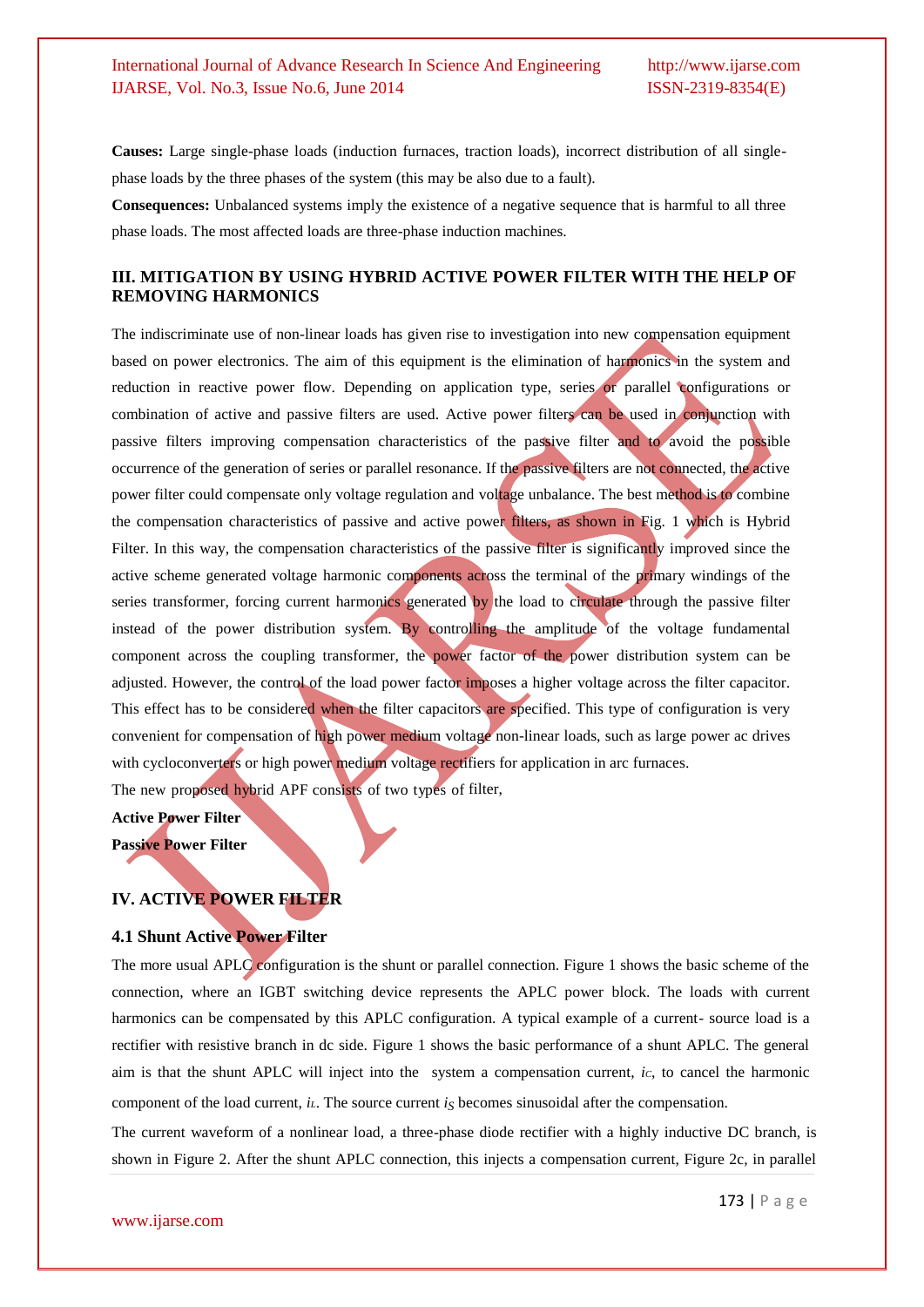with the load. Figure 2d shows the source current of the system. Before the compensation is equal to the current load, and after it is sinusoidal. In this example, the source voltage is sinusoidal, Figure2a.

#### **4.2 Series Active Power Filter**

Figure 3 shows the connection scheme of a series APLC. It is connected to the system through a coupling transformer. The compensation voltage,  $v_C$ , is used to cancel the voltage harmonics of the load, *e.g.* diode rectifiers with high capacitance in the DC side.





#### **V. PASSIVE FILTERS**

Passive harmonic filters consisting of capacitors, inductors, and resistors can be classified into

- Tuned filters
- High pass filters.

#### **5.1 Tuned Filters**

Tuned filters are used to filter out particular harmonic frequency. Fig. 3.1 shows a Single tuned filter having series connection of a capacitor, an inductor, a resistor and separate out a single frequency harmonic. [5] **Double Tuned filters:** A double tuned filter has characteristics of providing low impedance path to 2 harmonic frequencies. It has advantage of low loss at the lower frequencies. A double tuned filter is shown in fig.4



| $\sim$<br>٠<br>÷                                  | ÷                  | ×<br>۰           |
|---------------------------------------------------|--------------------|------------------|
|                                                   | ۱                  | ÷<br>٠           |
|                                                   |                    | ÷<br>٠<br>I<br>٠ |
| ۰<br>۰<br>٠<br>T<br>$\overline{\phantom{a}}$<br>٠ | ٠<br>٠<br>ï<br>. . | F<br>T<br>T<br>W |

#### **Fig.3.1. A Single Tuned Filter. Fig.4. Double Tuned Filter**



#### **5.2 High Pass Filter**:

The characteristic of high pass filters is to offer low impedance path to all the high frequencies. Fig.5 shows HPF

www.ijarse.com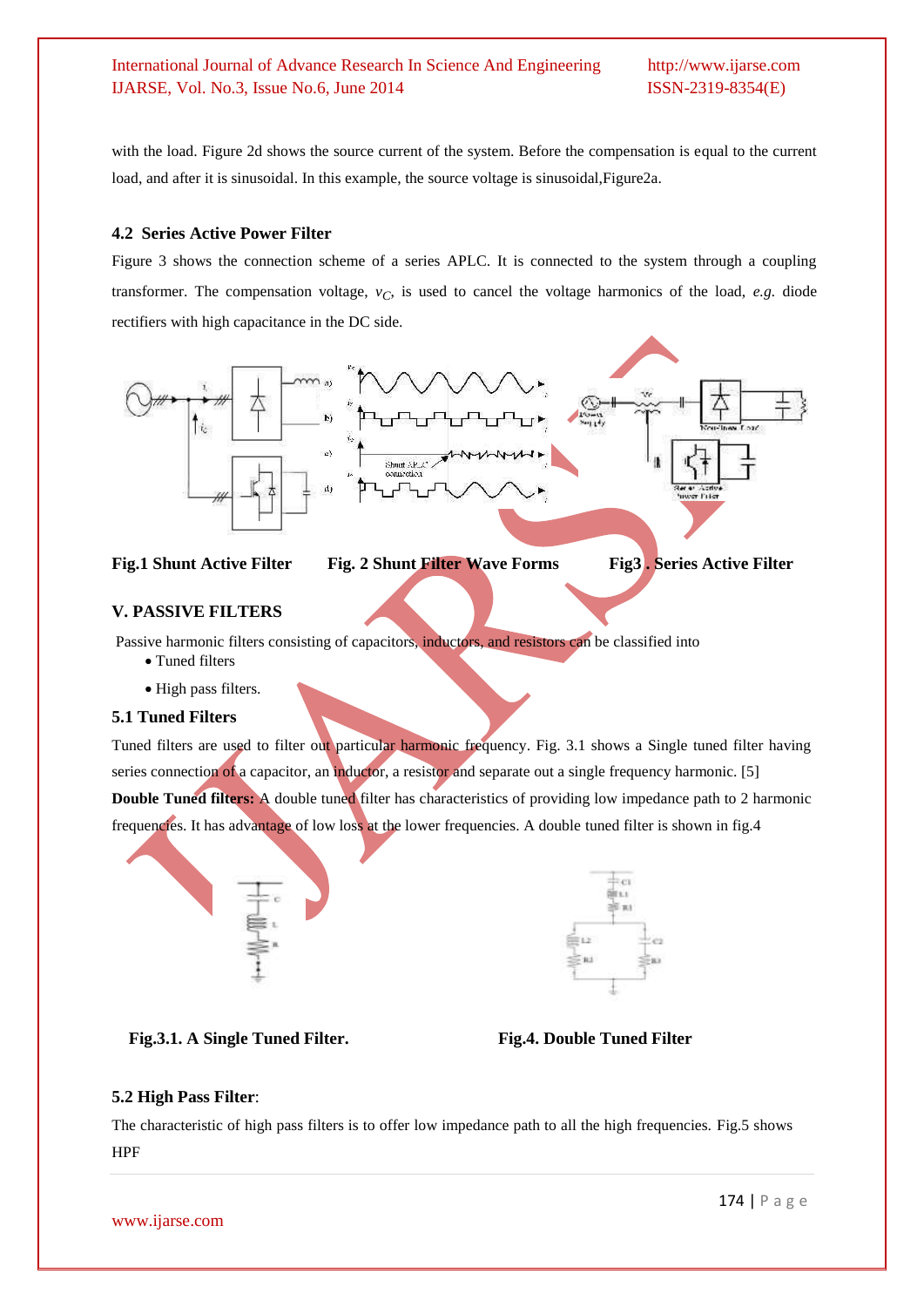#### **C-Type High pass filter**:

Fig. 6 shows a C-type high pass filter having a capacitor in series with the inductor which provides low impedance path to low frequencies. This helps in reducing the loss at low frequencies. Fig.6 shows C-type HPF



# ċ 10m

#### Fig.5. High Pass Filter. The **Fig.6. C-Type High Pass Filter.**

Passive filters are connected in parallel with nonlinear loads such as diode/thyristor rectifiers, ac electric arc furnaces, and so on. Among them, the combination of four single-tuned filters to the fifth, seventh, 11th and 13th-harmonic frequencies and a second-order high-pass filter tuned around the 17th-harmonic frequency has been used in a high-power three-phase thyristor rectifier. The drawback of passive filters is that they create resonance condition at particular frequencies they are intended to work for. This raises the magnitude of harmonic voltages at that particular frequency.<sup>[8]</sup>

#### **VI. HYBRID FILTER**

Figure 7 shows some of the hybrid passive and active filters. The basic aim of these combinations is to reduce the cost of the static compensation. The passive filters are used to cancel the most relevant harmonics of the load, and the active filter is dedicated to improving the performance of passive filters or to cancel other harmonics components. As result, the power of the active filter is reduced, and the passive filter problems (*e.g.* resonances with the source impedance) are mitigated. In summary, the total cost decreases without reductionof the efficiency.



#### **Fig7. Hybrid filter**

#### **VII. SIMULATION MODEL**

In this work, MATLAB/Simulink was used to analyze the behaviour of the proposed system. Fig. 8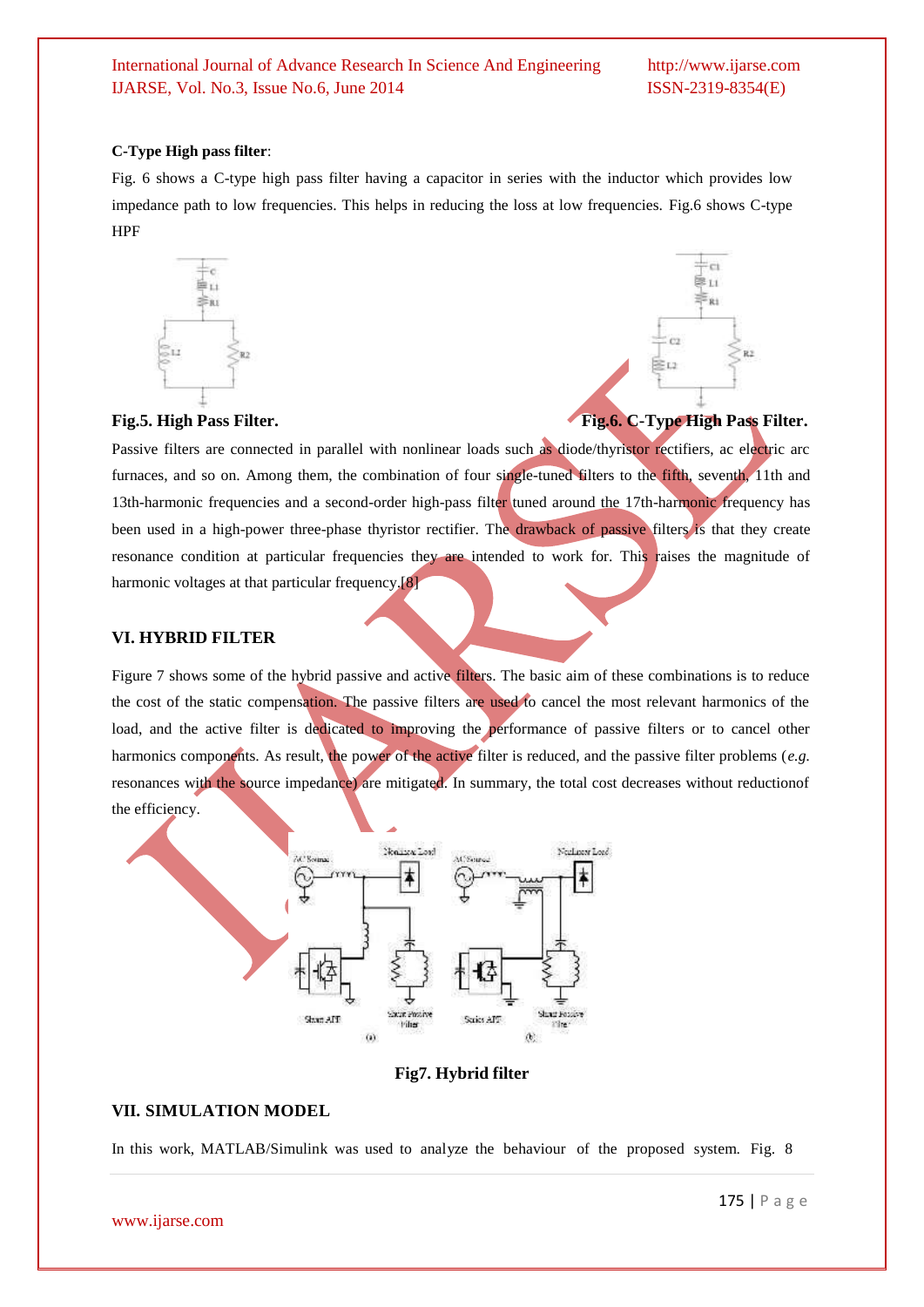shows the proposed system that consists Hybrid Filter with HAPF shunt-connected with the non-linear load and main supply. A gate drive circuit was used to boost the small PWM signal into an appropriate level for turning ON of the IGBT and to provide physical isolation between the power<br>and electronics section.<br> $\frac{1}{T_s = \frac{Distance}{1.5} = \frac{1}{P} \times 0.066 \text{ s.}}$ and electronics section.



#### **Fig.8 HAPF Simulink Model**

#### **VIII. SIMULATION RESULTS**

Selected simulations results on the operation of the proposed hybrid active power filter arrangements are presented. The behaviour of the supply subject to non-linear load is investigated in four modes of operation; without filter, b) with passive filter c) with APF and d) with hybrid. Fig. 8 show results obtained from simulation. In this project without using any rectifiers. The output voltage and currents gets distorted in phase shifts or out of phase. So, the total harmonic distortion values is on the range of 38% to 42%.by connecting simple passive filter half of its means 20% to 24% to reduced. by adding active power filter thd value reduced to 10% to 12%.finally by implementing hybrid active power filter means combination of both active and passive filters the thd value reduced to below 4.36% which is to be economical.



**Fig.9.Dc Component Current, Load Current & Source Current without Filtration**

www.ijarse.com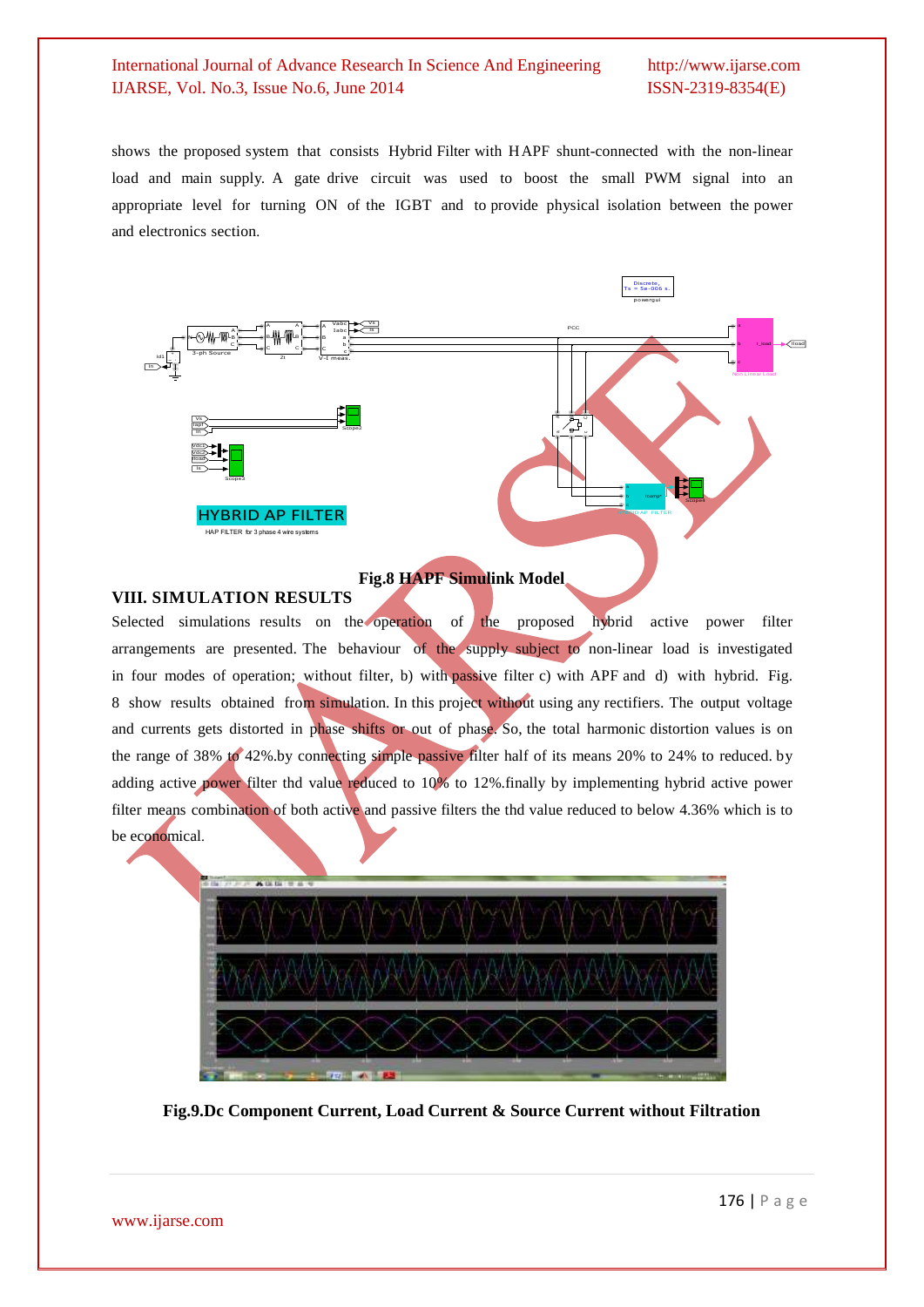

#### **IX. CONCLUSION**

This work has illustrated that the single-switch could be used to effective to improve the performance of a passive filter using hybrid APF arrangements that is equally capable of reducing harmonic components in the current supply and achieved unity power factor operation in a three phase system feeding a non-linear load. Expected sinusoidal supply current that in phase and time with the supply voltage can be obtained by injecting equal but opposite current to shape the pulsating supply current into a